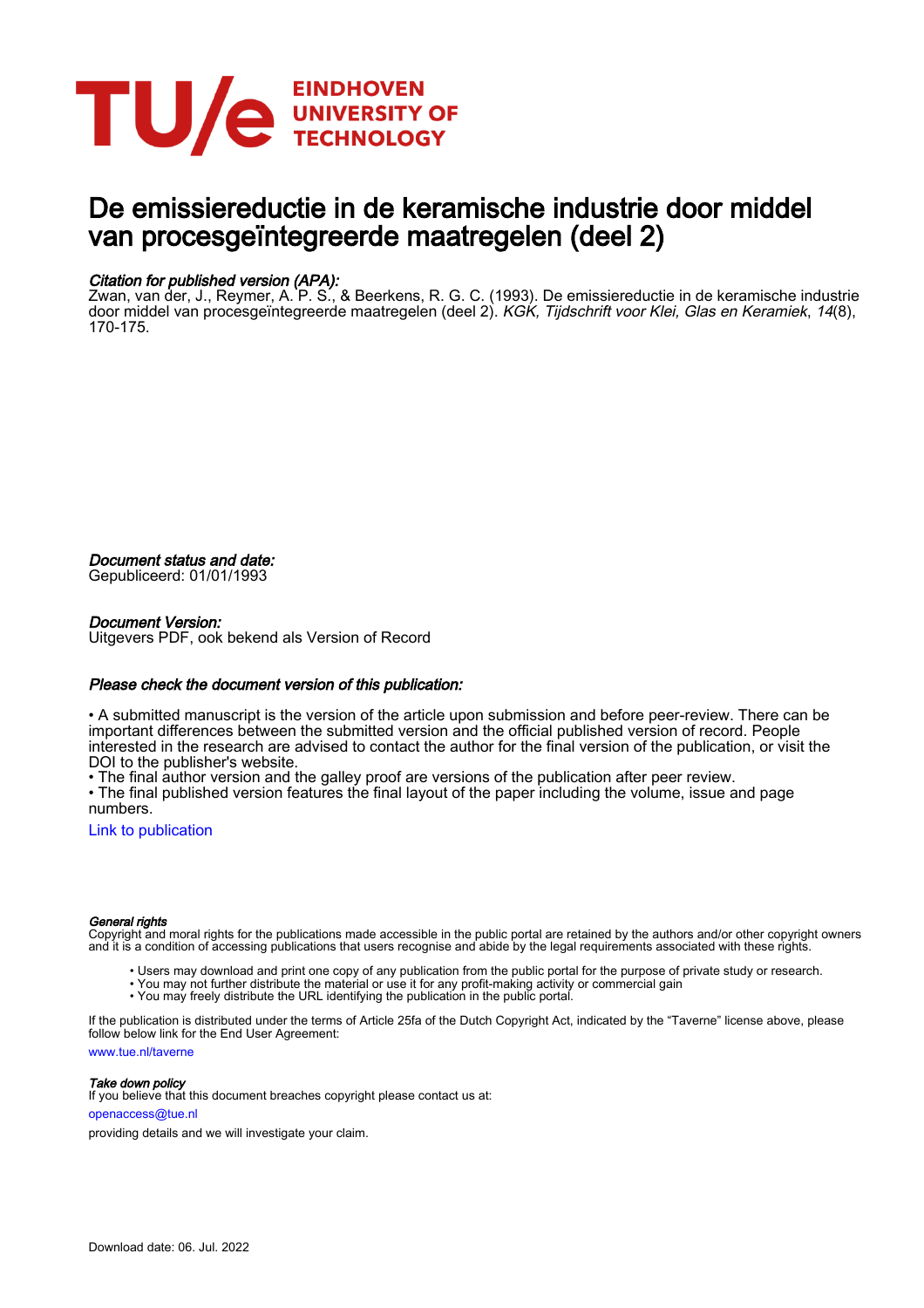



Auteurs: ing. J. van der Zwan dr. A.P.S. Reymer dr. R.G.C. Beerkens

ing. J. van der Zwan **Technisch Physische** Dienst TNO-TU Delft, afdeling Klassieke Keramiek

dr. A.P.S. Reymer **Technisch Physische** Dienst TNO-TU Delft, afdeling Klassieke Keramiek

dr. R.G.C. Beerkens **Technisch Physische** Dienst TNO-TU Delft, afdeling Glas

# De emissiereductie in de keramische industrie door middel van procesgeïntegreerde maatregelen  $(deel 2)$

Wetenschap

#### **Samenvatting**

In vervolg op het voorgaande artikel, dat geplaatst is in nummer 6/7 wordt in dit artikel uitgebreid ingegaan op alle omstandigheden die invloed hebben op het vrijkomen van fluor tijdens het gehele keramische proces. Niet alleen het stookproces (tijd-temperatuur), maar ook de ovenatmosfeer, de structuur van de scherf (vormgevingstechnologie), het al of niet aanwezig zijn van glazuur of andere oppervlaktelagen, het oventype en -uiteraard- de massasamenstelling laten hun invloed gelden op de totale fluoremissie. Daarna wordt ingegaan op de mogelijkheden om, indien de procesgeïntegreerde maatregelen niet voldoende zijn om tot het gewenste niveau te komen van fluoremissie, de hoeveelheid fluor in de rookgassen verder te reduceren middels end-of-pipe maatregelen: rookgasreinigingsinstallaties.

#### **Summary**

As a continuation of the previous article all circumstances influencing the fluoride emissions during ceramic firing are discussed. Besides firing time and temperature, kiln atmosphere, microstructure of the body, the presence of glazes and engobes, the type of kiln, and the body composition determine the total fluoride emission. The possibilities of proces related measures and end-of-pipe solutions to reduce fluoride emissions are discussed.

#### $\overline{\mathbf{z}}$ De keramische technologie en het vrijkomen van fluoriden

7.1 Invloed van de stookcyclus op de

fluoride-emissie

Zeer veel auteurs gaan in op de invloed van de temperatuur op de fluoremissie. Het IZF Essen bepaalt bijvoorbeeld eerst van de verschillende grondstoffen en massa's het fluoremissieprofiel onder standaard-omstandigheden. Daarna wordt vastgesteld welke condities een minimale uitstoot opleveren. De ontleding van de kleimineralen, de reactie van het fluor met waterdamp uit de oven onder vorming van HF, en de ontleding van CaF2 met waterdamp zijn zowel afhankelijk van de temperatuur als de tijd.

De fluorafgifte vertoont een sterke afname bij een hogere opwarmsnelheid (voornamelijk als gevolg van de resulterende kortere stookcyclus). Boven een bepaalde waarde van de opwarmsnelheid blijft het fluorgehalte in de massa uiteindelijk constant. Ook de aanhoudtijd heeft een grote invloed op de F-emissie: lang aanhouden van de toptemperatuur leidt tot een grote F-emissie. Dit geldt ook voor temperaturen beneden de sintertemperatuur. De fluoride-emissie neemt toe bij hogere temperatuur en bij een toenemende brandduur en aanhoudtijd. Tussen 1300 en 1500°C neemt de fluoride-emissie toe met ongeveer een factor 4. De verkorting van het stooktraject heeft met name invloed op de totaaluitstoot, niet op de piekconcentraties van fluoride. Het begin van de emissie is afhankelijk van de aard van het mineraal, en kan verschillen van 600 tot 950°C. Sommige mineralen raken bij 1000°C al het fluor al kwijt, maar andere, zoals illiet en lepidoliet laten boven 800°C een afname in de fluoride-emissie zien, omdat zij snel dicht sinteren. De opwarmsnelheid boven de eerste aanhoudtemperatuur (500-600°C) heeft grote invloed op de fluoremissie. De totale F-emissie wordt voornamelijk bepaald door het stookregime en de tijd van 800°C tot de sintertemperatuur. Snelstoken tot toptemperatuur met 50K/min in plaats van 2K/min geeft meestal een aanzienlijke reductie in de totale fluoride-emissie. Door een sneller opwarmtraject van 700-1150°C te kiezen, kan ook een kortere stooktijd gerealiseerd worden. Een bijkomend voordeel daarbij is, dat er ook een energiebesparing plaats vindt. Tünker noemt een mogelijke besparing van ca 10%. De mogelijkheden om tot snelbrand over te gaan -hoewel zowel uit energetisch als milieutechnisch oogpunt gunstig- hangen sterk af van de aard en de massasamenstelling van het produkt, en van bedrijfseconomische factoren.

#### 7.2 De invloed van de ovenatmosfeer op de fluoride-emissie

Uit de in par. 6.1 genoemde reactievergelijkingen kan worden afgeleid, dat de ligging van het evenwicht wordt bepaald door de aanwezigheid cq aanvoer van waterdamp, en de mate van afvoer van het gevormde gasvormige fluoride (voornamelijk HF). Veel auteurs (o.a. 8, 16,17) geven dan ook aan dat doorblazen van lucht of stoom een extra emissie van fluor tot gevolg heeft door convectie rond de produkten. Daarnaast heeft de 'luchtsnelheid' grote invloed: bij snelle afvoer van reactieprodukten (HF) verschuift het evenwicht tot een bepaald maximum (of: een toenemende luchtsnelheid of 'flow' leidt tot een hogere reactiesnelheid, of: een snelle watertoevoer zorgt voor een snelle reactie), daarboven wordt de diffusie in de vaste stof bepalend. Zwaveloxiden en waterdamp bevorderen het vrijkomen van F. Hierbij is het effect van vochtig afgas groot, en van zuivere<br>waterdamp zeer groot (8,9). Naar de invloed van het watergehalte en rookgassnelheid op de F-afgifte door de massa wordt momenteel door TNO Keramiek een uitgebreid onderzoek gedaan ten behoeve van de fijnkeramische industrie. Schmidt stelde vast, dat de fluoremissie in SO<sub>2</sub>-houdende atmosfeer eerder ontstaat dan in 'schone' lucht.

14e Jaargang, nummer 8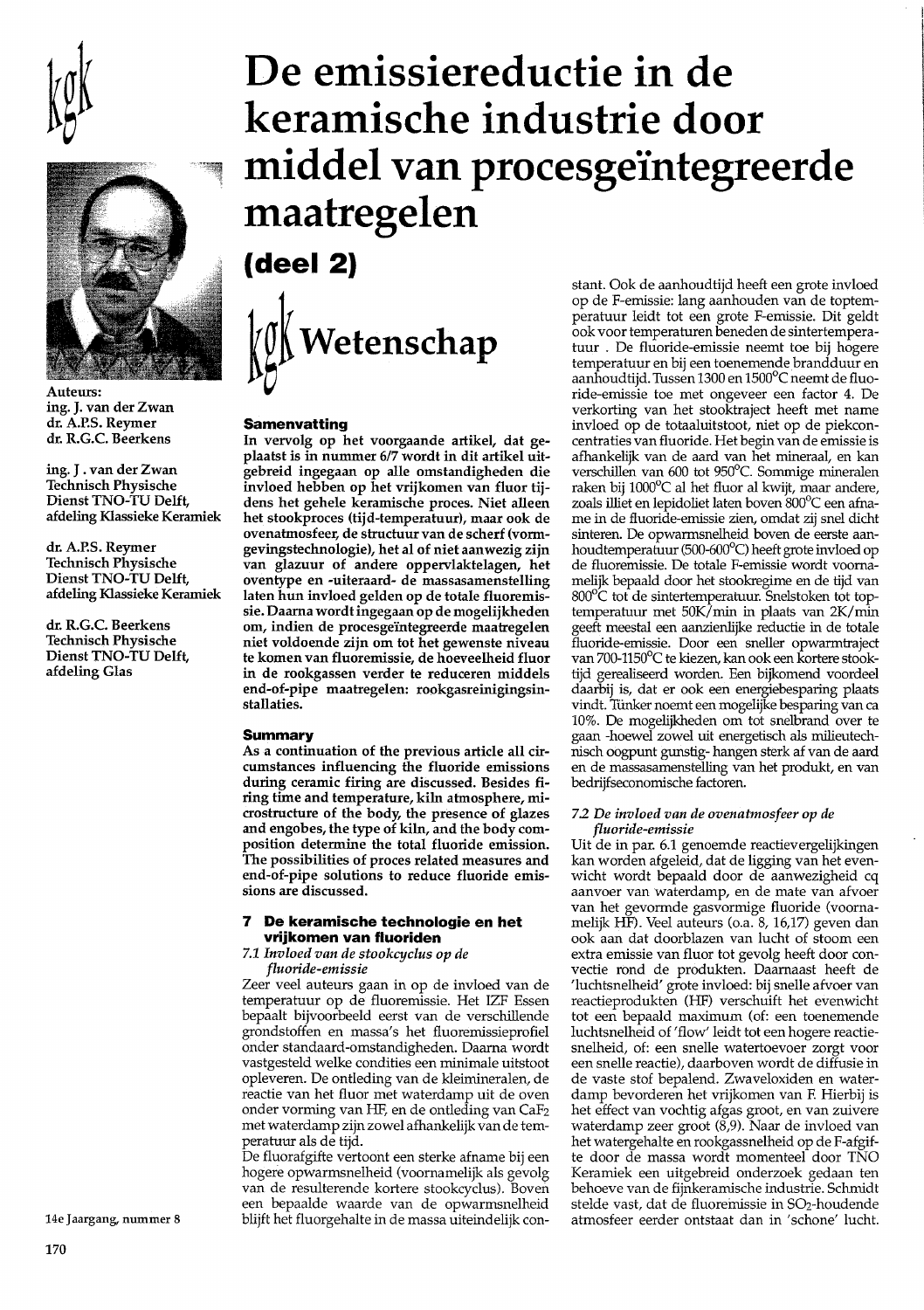Over het mechanisme daarachter ontstaat nog onduidelijkheid. Zwavel uit de brandstoffen (vooral uit vaste en vloeibare brandstof) heeft invloed op het gedrag van de F-emissie. Zwavel en de verhouding SO<sub>2</sub>/SO<sub>3</sub> is van belang voor de emissie van F. Zwavel uit de brandstof is minder belangrijk dan de zwavel die in de klei aanwezig is en bij ontleding vrijkomt (16). Met een hoge waterdampspanning (> 5 vol.%) begint de ontleding van Ca $F_2$  bij 800<sup>o</sup>C, neemt boven 1000<sup>o</sup>C snel toe, en is bij  $1350^{\circ}$ C volledig afgelopen. (Echter: het aflopen van een bepaalde reactie bij een gegeven temperatuur is ook een kwestie van tijd; ook bij een lagere temperatuur, 800°C, kan een reactie aflopen). Bij lage waterdampspanning in oxiderende omge-<br>ving ontleedt CaF<sub>2</sub> pas bij 1400°C. De partiële zuurstofdruk in het natte rookgas heeft geen invloed op de ontleding van het CaF2. De aard en samenstelling van de brandstof heeft invloed op de fluorhuishouding. Afhankelijk van de gebruikte brandstof kan de fluoride-emissie verschillen. Aardgas met relatief meer H (waterstof) dan andere brandstoffen, leidt tot veel H<sub>2</sub>O in de oven. Daardoor is de fluoride-emissie hoog.

De meningen over de invloed van reducerend stoken zijn sterk verdeeld, en variëren van vermindering van de fluoride-emissie (binden van fluor) tot een extra fluoride uitstoot in een reducerende atmosfeer: Routschka en Majdic melden dat bij reducerend stoken de zwarte kernen met koolstof het fluoride binden. Volgens Bernert en Schubert leidt reducerend stoken juist tot een toename van de hoeveelheid fluoride in de rookgassen, en Strohmenger is van mening, dat reducerend stoken géén invloed heeft op de fluoride-emissie. (16)

#### 7.3 De invloed van de structuur van de scherf op de fluoride-emissie

Indien de diffusie bepalend wordt bij de reactie, de aanvoer van reactant en de afvoer van HF, gaat de structuur, de dikte en porositeit van de scherf een grote rol spelen. De voorgeschiedenis en de vormgeving van het te stoken produkt wordt dan belangrijk. Schmidt en Scholze (17) stellen dat voor fijnkeramische massa's de fluoremissie onafhankelijk is van de persdruk bij aardewerkmassa's, maar sterk afhankelijk van de persdruk bij steengoed. Een grote rol speelt de snelheid van de porositeitsafname bij het dichtsinteren van de produkten. De fluoremissie hangt af van de openheid van het produkt. Uit losse poeders ontwijkt meer F dan uit dichte koeken. Enkele experimenten lieten zien, dat na dichtsinteren tot ca 10% porositeit de fluoride-emissie stopt. Bij doorstoken is door opblaasverschijnselen weer een toename in porositeit mogelijk, hetgeen leidt tot een toename in de fluoride-emissie. Grote poriën (opzettelijk in de massa gevormd) hebben over een breed gebied van schijnbare dichtheid géén invloed op de fluorideemissie. Glazuren (die dan natuurlijk zelf geen fluor mogen bevatten) kunnen de fluoride-emissie sterk reduceren door het afdekken van de poriën. Het 'coaten' van produkten met fluoradsorberende lagen verlaagt eveneens de fluoride-uitstoot. Een zelfde effect heeft de vorming van een bakhuid bij het begin van de sintering. De dikte van de scherf en de vorm van het produkt hebben eveneens invloed op de mate van de fluoride-emissie. Bij dikke massieve produkten (klinkers, bakstenen) is de fluoride-uitstoot per kg massa relatief lager dan bij dunwandige produkten zoals kleidakpannen onder verder gelijkblijvende omstandigheden. In een poreuze aardewerkmassa welke bij 1040°C wordt gestookt, wordt bijna alle Fuitgedreven, vooral als de waterdampspanning niet verwaarloosbaar is.

In het verlengde hiervan ligt de invloed van de stapelingsdichtheid van de produkten op de fluoride-emissie. Een dichtere stapeling van de produkten laat i.h.a. een lagere fluoride-emissie zien. Hierbij moet bedacht worden, dat een dichte stapeling niet ten koste mag gaan van een goede warmteoverdracht en de warmte-indringing ten behoeve van het sinterproces.

### 7.4 Het oventype en de fluoride-emissie.

Grätz publiceerde in 1980 een artikel over de invloed van het oventype op de fluoremissie. Periodieke ovens stoten meer fluor uit in piekbelasting, maar indien gekeken wordt naar het totale rookgasvolume is de fluoruitstoot uitgedrukt als mg F/kg produkt aanzienlijk lager dan bij een tunneloven. Schmidt (18) vermeldt in zijn publikatie na een uitgebreide inventarisatie aan 60 ovens in Duitsland (24 tunnelovens en 35 ring- en zig-zagovens) dat de tunnelovens gemiddeld een 25% hogere concentratie aan zwavelcomponenten en fluorverbindingen in de rookgassen hebben dan de oudere typen ovens. De conclusies worden echter vertroebeld door de constatering dat er naast verandering van oventype ook een omschakeling van brandstof heeft plaatsgevonden (in de tunnelovens werden geen kolen maar zwavelhoudende stookoliën gestookt). Echter ook Grätz constateerde dat de omschakeling van ring-ovens naar tunnelovens gepaard ging met een toename van de schade aan de vegetatie rond (steen-)fabrieken (8). Uit bovenstaande zou men dus kunnen concluderen, dat de omschakeling van periodieke ovens naar continue tunnelovens en rollenovens voor wat betreft de fluoremissie niet gunstig is (geweest). Het vergelijken van beide typen ovens is echter een zeer hachelijke zaak en beslist onverantwoord. De stookregimes, tijd-temperatuurverloop en ovenatmosfeer zijn bij periodieke ovens en tunnelovens zodanig verschillend, en hebben op zich een zo grote invloed (zie vorige hoofdstukken) dat de emissie per definitie verschillend moet zijn, ongeacht het type oven. Overigens constateerde het T.C.K.I. aan Nederlandse baksteenovens bij metingen in 1989 dat tunnelovens minder fluoride per eenheid produkt emitteren indien aardgas als brandstof werd gebruikt

De SO<sub>2</sub> - en HF - concentraties welke continu gemeten worden, schommelen met de wagendoorzet in de tunneloven. De SO<sub>2</sub> - en HF - concentraties vertonen daarbij een tegengesteld beeld (8).

De literatuur gaat ook nog in op de invloed van de combinatie oventype en stookproces op de mogelijke fluoride-uitstoot, met name voor de fijnkeramische industrie. Zowel éénbrand als snelbrand zijn in dit opzicht zeer gunstig. Zij geven een aanmerkelijke verlaging van de fluoride-emissie te zien. Interessant is, dat uit de praktijk voor fijnkeramische processen blijkt, dat elektrisch stoken in een continue oven resulteert in een zeer lage fluoride-emissie. Dit kan volledig verklaard worden uit de gunstiger ovenatmosfeer welke in elektrische ovens heerst: weinig waterdamp en geen grote gasstromen. Hoewel door de kleine hoeveelheid rookgassen de concentratie aan fluor in mg/m<sub>n</sub>3 hoog kan zijn, is de emissie in kg/uur (of kg F/kg produkt) erg laag (zelfs lager dan de N.E.R. 'norm'). Het percentage fluor uit de klei wat verdampt is, is eveneens aan de lage kant met ca 20%, en benadert de emissies van de gasgestookte snelbrandoven.

#### 7.5 De invloed van de massasamenstelling op de fluoride-emissie.

De invloed van de samenstelling van de keramische massa op de fluoride-emissie is groot. Wij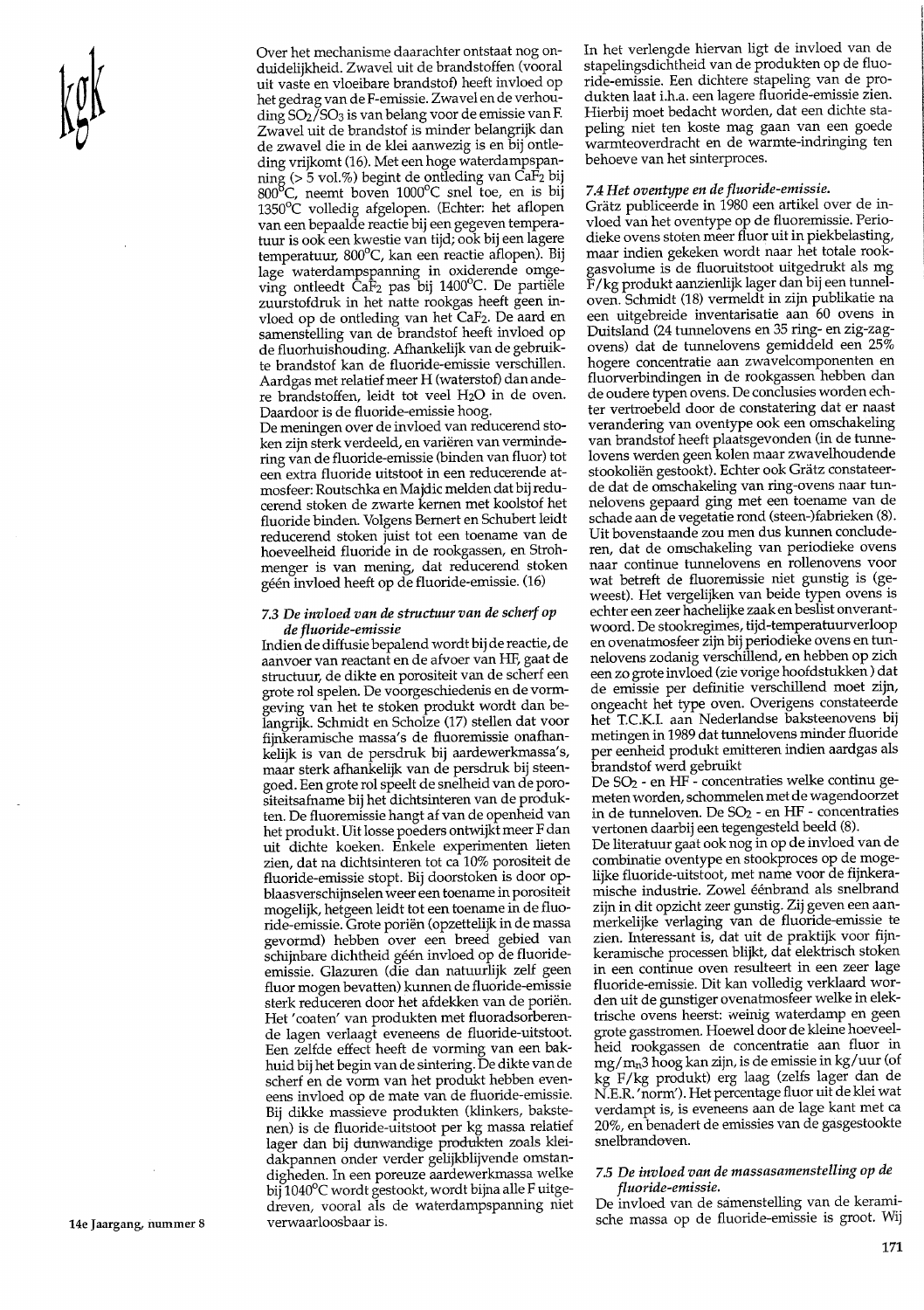moeten daarbij onderscheid maken tussen de ontledingsreacties van de fluorhoudende componenten in de massa, en de reacties die later tijdens en na de brand in de koelzone van de oven plaats vinden. Tijdens het koelen kan (afhankelijk van de massasamenstelling) de fluor weer min of meer gebonden worden (resorptie). Vrijwel alle literatuur gaat uitgebreid in op de positieve effecten van (extra) kalk (CaCO<sub>3</sub>) in de massa op de uitstoot van fluoriden. De CaO bindt het fluoride tot CaF2 en verschillende calciumfluorosilicaten (4) welke beneden 800°C in de ovenatmosfeer zeer stabiel zijn. Daarnaast bindt het in de massa aanwezige CaO ook de zwavelcomponenten uit de rookgassen: de zwavel-emissies nemen ook af. Uit literatuur, maar ook uit de (grofkeramische) praktijk blijkt, dat geelbakkende (kalkhoudende) massa's minder fluor uitstoten dan roodbakkende, kalkarme kleien. Kalktoevoeging is echter niet altijd mogelijk. Door de grote invloed op de kleur (geelkleuring) is een hoog kalkgehalte voor roodbakkende produkten nagenoeg uitgesloten. Ook bij fijnkeramische processen zijn kalktoevoegingen sterk gelimiteerd, hier niet vanwege de kleur, maar wel vanwege invloed op het sintergedrag, droog- en bakkrimp, sterkte, uitzettingscoëfficiënt enz. De uitstoot van fluoride bij Ca-rijke kleien begint bij ca 800°C; bij Ca-arme kleien begint de emissie reeds bij 600°C. Het toevoegen van extra Ca aan een Ca-arme klei werkt positief: de F-emissie begint dan ook pas boven 800°C. Ca-rijke kleien nemen F goed op, vooral bij temperaturen rond 300- $600^{\circ}$ C (13,14). Het in de koelzone van de rookgassen, dus de opwarmzone van de produkten, gebonden fluor (als CaF2) blijft na stoken op toptemperatuur, afhankelijk van temperatuur en aanhoudtijd, tot maximaal 100%, dus volledig in de massa achter. Gevormd of aanwezig CaF<sub>2</sub> ontleedt in aanwezigheid van waterdamp bij temperaturen boven 900°C onder vorming van HF, maar dit gaat aanmerkelijk langzamer dan de ontleding van de kleimineralen. Ook boven 1000°C blijft een gedeelte van de F gebonden als CaF2.

#### Procesgerichte maatregelen om de 8 fluoride-emissie te verminderen

8.1 Algemeen

Uit de tot nu toe bekende gegevens zoals in de literatuur gepubliceerd, zijn tal van mogelijkheden te ontlenen om de fluoremissie (in theorie) te verlagen (8). Men kan dan een onderscheid maken tussen:

- maatregelen aan de bron, d.w.z. die ingrijpen 1. in de massa(samenstelling),
- maatregelen die gericht zijn op veranderingen  $2.$ in het keramisch proces, met name de oven,
- maatregelen die de toch nog aanwezige fluo-3. riden door middel van reinigingstechnieken uit het rookgas verwijderen.

De maatregelen onder 1. en 2. worden in de regel brongerichte of procesgeïntegreerde maatregelen (P.I.M.) genoemd. De zuiveringstechnieken 'achteraf' noemt men ook wel emissiegerichte of 'endof-pipe' oplossingen. De brongerichte en emissiebeperkende maatregelen genieten beleidsmatig gezien (schone technologie) in het algemeen de voorkeur mits geen overmatig energiegebruik aan betreffende maatregel ten grondslag ligt (20). Het voordeel van brongerichte maatregelen is, dat daarmee de fluoremissie zo ver zou kunnen worden verlaagd, dat een reinigingsinstallatie aan de schoorsteen overbodig of aanmerkelijk kleiner (minder secundair afval) kan worden. Een probleem bij vele van de hieronder genoemde maatregelen in de sfeer van verandering van de massasamenstelling of aanpassing van de stooktechnologie, is dat deze maatregelen forse consequenties hebben in de gehele procesgang en invloed hebben op de produktkwaliteit. Daarnaast zijn vele aanwijzigingen onderling tegenstrijdig. Zo is het haast ondenkbaar om in Nederland de ovens niet meer te stoken met aardgas, alleen omdat het methaan te veel waterdamp bij de verbranding oplevert. Stoken met andere brandstoffen levert in veel gevallen óók meer fluor-, chloor- en zwavelverbindingen op, omdat steenkool en aardolieprodukten deze elementen als verontreiniging kunnen bevatten.

Uit het inventariserende overzicht in de hoofdstukken 4,5 en 6 kunnen een groot aantal voorstellen of massa-ingrepen worden afgeleid met het doel de fluoride-uitstoot te verlagen. Primair zijn dit soort voorstellen er op gericht de aanwezigheid van fluoriden in de te sinteren massa tegen te gaan. Daarnaast zijn voorstellen af te leiden die de aanwezigheid van fluorbindende componenten in de massa vergroten. Zulke richtlijnen die algemeen geldend zijn voor zowel fijn- als grofkeramische massa's worden vooral door Grätz (8) en Strohmenger (16) uitgebreid samengevat en toegelicht. Veel van de 'mogelijke' oplossingen zijn echter op economisch verantwoorde wijze en ook praktisch niet toepasbaar. Geen enkele grof (en fijn-)keramische grondstof is volledig fluorvrij te verkrijgen, of na winning fluorvrij te maken door bepaalde mineralen uit de klei te halen. Toch geeft Grätz voldoende aanwijzigingen om, indien het totale fluorgehalte van de kleien niet bekend is, een meer verantwoorde keuze te maken uit de beschikbare grondstoffen op basis van bijvoorbeeld de mineralogie en de chemische samenstelling. Zoals in de literatuur vermeld betreffen mogelijke maatregelen buiten de grondstoffensfeer vooral een aanpassing van het stookproces, optimalisering van de stookkurven, en verandering van brandstoffen of oventype. Tenslotte worden door Grätz voorstellen gedaan om te komen tot éénbrand / snelbrandprocessen, aanpassing van vorm cq dikte van produkten, en de dichtheid van de ovenstapeling

#### 8.2 Verlaging van de fluoride-emissie door resorptie van fluoriden in de opwarmzone van de oven

Hauck c.s. (19) geeft een uitgebreid (slot)overzicht van zijn experimentele werk in het IZF te Essen met betrekking tot de verlaging van de fluoremissie door procesgeïntegreerde maatregelen. Het voornaamste aandachtspunt lag op het binden van de in de oven voorkomende fluordampen welke op zich weer afkomstig zijn van het in de kleimineralen aanwezige fluor. Door een uitgebreid onderzoek naar de omstandigheden (tijd-temperatuur, stookcurve) waaronder de fluor vrijkomt, en weer gebonden wordt, zowel aan de klei zelf als aan het extra toegevoegde kalk, konden conclusies worden getrokken met betrekking tot de mogelijke praktijkomstandigheden waaronder via P.I.M.'s de fluoremissie (aanzienlijk) zou kunnen worden verlaagd. Bij latere praktijkproeven bleek het inderdaad mogelijk de emissies bij een aantal bedrijven met tunnelovens te verlagen van 34 tot 10 mg  $F/m_n^3$ , resp. van 6 naar <2, van 14 naar <3, en van<br>25 naar <8 mg  $F/m_n^3$ . Uit deze cijfers blijkt, dat de bedrijven waar deze praktijkproeven werden gehouden nu emissies vertonen die ruim tegemoet komen aan limieten zoals aangegeven in de TA-Luft (max. 5 mg/F/mn<sup>3</sup>). In twee gevallen konden de reeds geplande investeringen in dure rookgasreinigingsapparatuur geschrapt worden. De grootste bijdrage bij deze vermindering wordt geleverd door de resorptie van de in de tunnel aanwezige fluoriden aan de klei en aan de toegevoeg-

14e Jaargang, nummer 8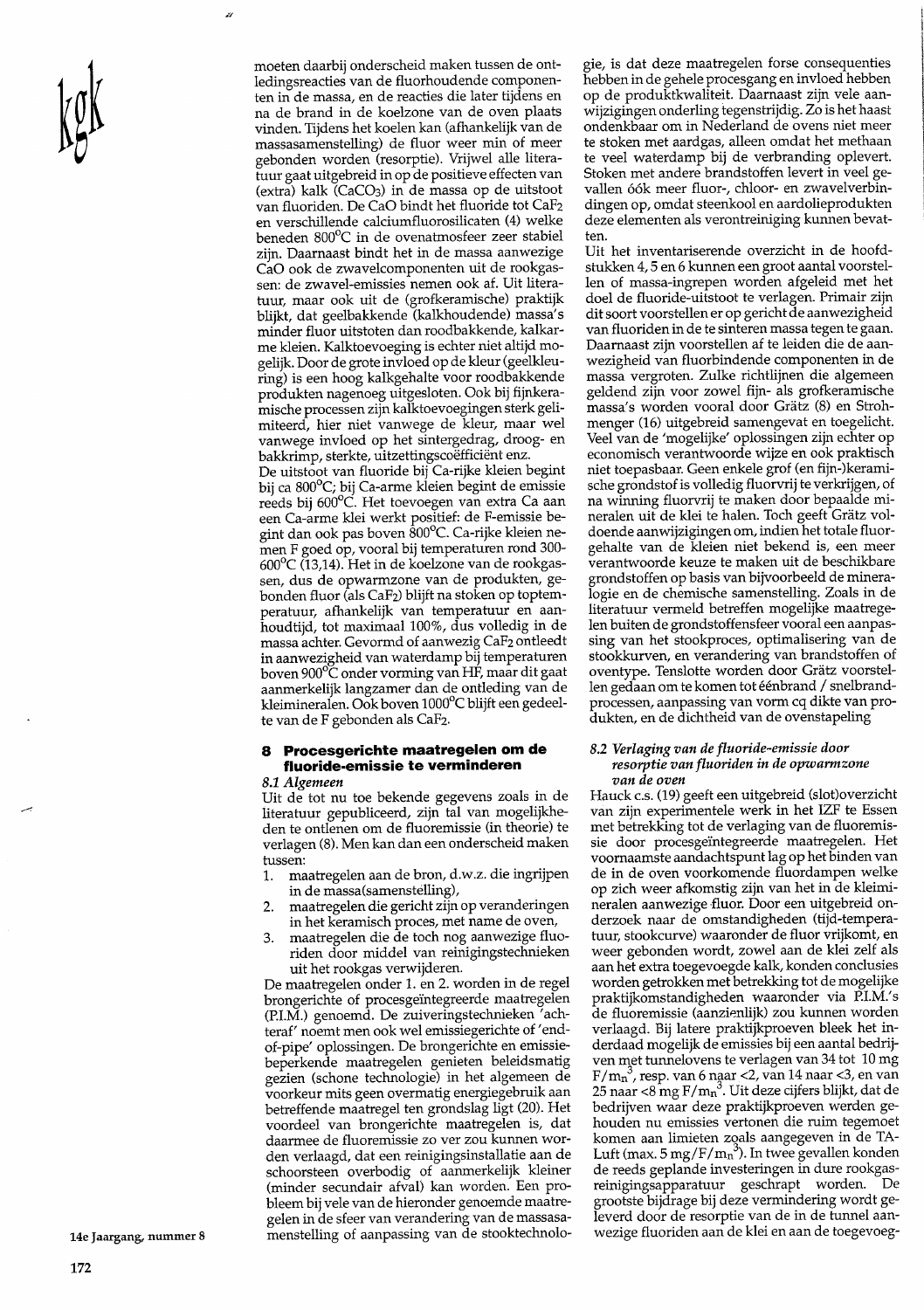de kalk. Verder spelen een (kleine) verlaging van de stooktemperatuur, een sneller opwarmtraject boven 700°C en een aangepast opwarmtraject een rol

Uiteraard speelt ook hier de randvoorwaarde, dat al deze wijzigingen in het produktieproces niet ten koste mogen gaan van de gewenste produktkwaliteit. Uiteindelijk gaat het er om de fluoremissie in de hete zone zo gering mogelijk te maken:

- of door minder fluor in de oven te voeren (andere kleien gebruiken),
- of door het aanwezige fluor steviger te binden (bijvoorbeeld in de vorm van CaF2) na resorptie van het in de oven aanwezige fluor,
- of door de procesomstandigheden zodanig in te stellen, dat er minder F verdampt.

Het IZF deed onderzoek aan 4 kleien, welke sterk verschillend waren qua mineralogie, gebruiksdoel en uiteindelijke produkteigenschappen. Wel betrof het in alle vier de gevallen kleien welke als holle binnenmuursteen worden toegepast en bij relatief lage temperatuur wordt gestookt (ca 950°C). Het natuurlijke calciet/dolomiet-gehalte in deze kleien varieerde van 0 tot 14%. Het gehalte aan montmorilloniet bedroeg bij één klei 30-35%, en was bij de andere massa's te verwaarlozen. Het gehalte aan fluor in de kleien varieerde van 0,05-0,13% (dit is 500 - 1300 mg F/kg). Na het opnemen van het fluoremissie gedrag (F-emissie als functie van temperatuur) in afhankelijkheid van de normale stookcurve voor die klei, werd de stookkurve en de massasamenstelling geoptimaliseerd met het oog op een minimalisatie van de fluoremissie. De meetopstelling maakte het mogelijk de fluoremissie continu te registreren als functie van tijd, temperatuur, gasdoorleiding cq. ovenatmosfeerinstelling enz. (analoog aan de opstelling van TNO Keramiek te Eindhoven). Het werd daardoor mogelijk de mate van resorptie van fluor aan de massa zelf en aan eventueel extra toegevoegde kalk (calciumcarbonaat) te registreren. Želfs de kleimassa's zonder natuurlijk kalk blijken onder gunstige omstandigheden het eerder in de hete zone verdampte fluor in de opwarmzone van het produkt (= de afkoelzone van de rookgassen) weer te readsorberen. Dit in de massa weer opgenomen fluor wordt 'later' in de hete zone minder snel en onvolledig weer afgegeven. Met andere woorden: er gaat uiteindelijk minder uit de schoorsteen, want er blijft meer fluor in de massa achter. Dit effect is uiteraard sterker indien extra kalk aan de kleimassa wordt toegevoegd. De kalk zorgt voor een afname in fluoremissie van 10 tot 75%. Naast de kalktoevoegingen kan ook de toptemperatuur in de oven worden verlaagd, hetgeen een additionele verlaging in emissie bewerkstelligt, waardoor uiteindelijk een emissiereductie tot 90% mogelijk wordt. Na wijzigingen in de massasamenstelling begint de fluoremissie bij temperaturen die zo'n 40 tot 90°C hoger liggen dan in de oorspronkelijk situatie.

In figuur no. 3 worden enkele resultaten van het IZF weergegeven (19), waarbij tevens een paar door TNO Eindhoven getekende figuren worden gepresenteerd ter verduidelijking van de grootte van de ware emissie in de verschillende omstandigheden.

#### 9 Evaluatie en conclusies

De emissies van fluor via de rookgassen van ovens voor de vervaardiging van grofkeramische produkten verschillen aanzienlijk per oventype, grondstoffenkeuze en procesvoering. In de bouw-Keramische industrie is in de tachtiger jaren met name in Duitsland reeds onderzoek gedaan naar de invloed van procesvoering en -condities op fluorafgifte. De fluoremissie hangt niet alleen af

van het fluorgehalte in de grondstoffen, maar ook van de mineralogische aard en vorm van de fluorverbindingen. Daarnaast speelt de procesvoering een belangrijke rol, met name:

- temperatuurverloop;
- $-$  stapeling;
- vorm en grootte produkt;
- waterdampgehalte in oven;
- zwaveldioxidegehalte in oven (vanwege mogelijke invloed op fluorchemie)
- rookgasrecirculaties;
- lokale convectie in oven.

Ook voorbewerkingen kunnen de fluoremissie wellicht beïnvloeden.

In het experimentele deel van het TNO onderzoek zal vastgesteld worden welke parameters van belang zijn voor de emissies van fluor. Bovendien zullen de meetgegevens van het TCKI inzicht geven in de bestaande relaties tussen produktieproces-produktemissie. Bekend is reeds dat er verschillen in emissie bestaan tussen overigens vergelijkbare produktie eenheden. Op basis van deze inzichten zal het pro-

gramma verder aangescherpt worden.<br>Uiteindelijk kunnen wij op basis van de literatuurstudie het volgende concluderen:

- Alle keramische grondstoffen bevatten in 1. meerdere of mindere mate fluor in het kristalrooster van de kleimineralen. Het fluorvrij maken van grondstoffen is ondoenliik.
- Ieder kleimengsel of keramische massa heeft  $2.$ een specifiek fluoremissiepatroon.
- Dat patroon dient te worden vastgesteld om de fluoremissie te kunnen minimaliseren.
- De meest reële optie voor het ten uitvoer bren-3. gen van procesgeïntegreerde maatregelen in de bouwkeramische industrie ligt in het optimaliseren van het stooktraject en het aanpassen van de ovenomstandigheden, zoals ovengassamenstelling en gasdebiet (snelheid).
- In enkele gevallen kan een verlaging in fluore- $\overline{4}$ . missie als gevolg van aanpassingen in het stooktraject gepaard gaan met verlaging van de benodigde stookenergie.
- Aanpassingen in grondstofsamenstelling van 5. de keramische massa's (kalk toevoegen e.d.) is meestal niet of in zeer beperkte mate mogelijk, vanwege de invloed op de kleur van het produkt. In dat geval zullen mogelijk andere, kleurcompenserende toevoegingen noodzakelijk zijn.
- Indien er toe wordt overgegaan bepaalde 6. componenten als fluoridebinders en als gevolg daarvan, daarna andere 'compenserende stoffen' aan de kleimassa toe te voegen verkrijgt men uiteindelijk een samengestelde massa welke binnen nauwe receptuurgrenzen moet liggen. Dit heeft consequenties voor de gehele procestechnologie van mengen, homogeniseren, vormgeving, drogen en bakken.
- Uiteindelijk zal een ingevoerd systeem van 7. procesgeïntegreerde maatregelen leiden tot een kleinere rookgasreinigingsinstallatie.

### 9. Geselecteerde referentielijst

De Vries, A.H., Van der Zwan, J., Energie- en milieu kengetallen in peiljaren voor de Nederlandse baksteen- en dakpannenindustrie

TNO-rapport TPD-KM-RPT-92-033, april 1992

 $2.$ Van der Velden, J.H.,

1.

- Emissiefaktoren in de baksteen- en dakpannenindustrie
- M.T.-TNO-rapport 78-01598, februari 1978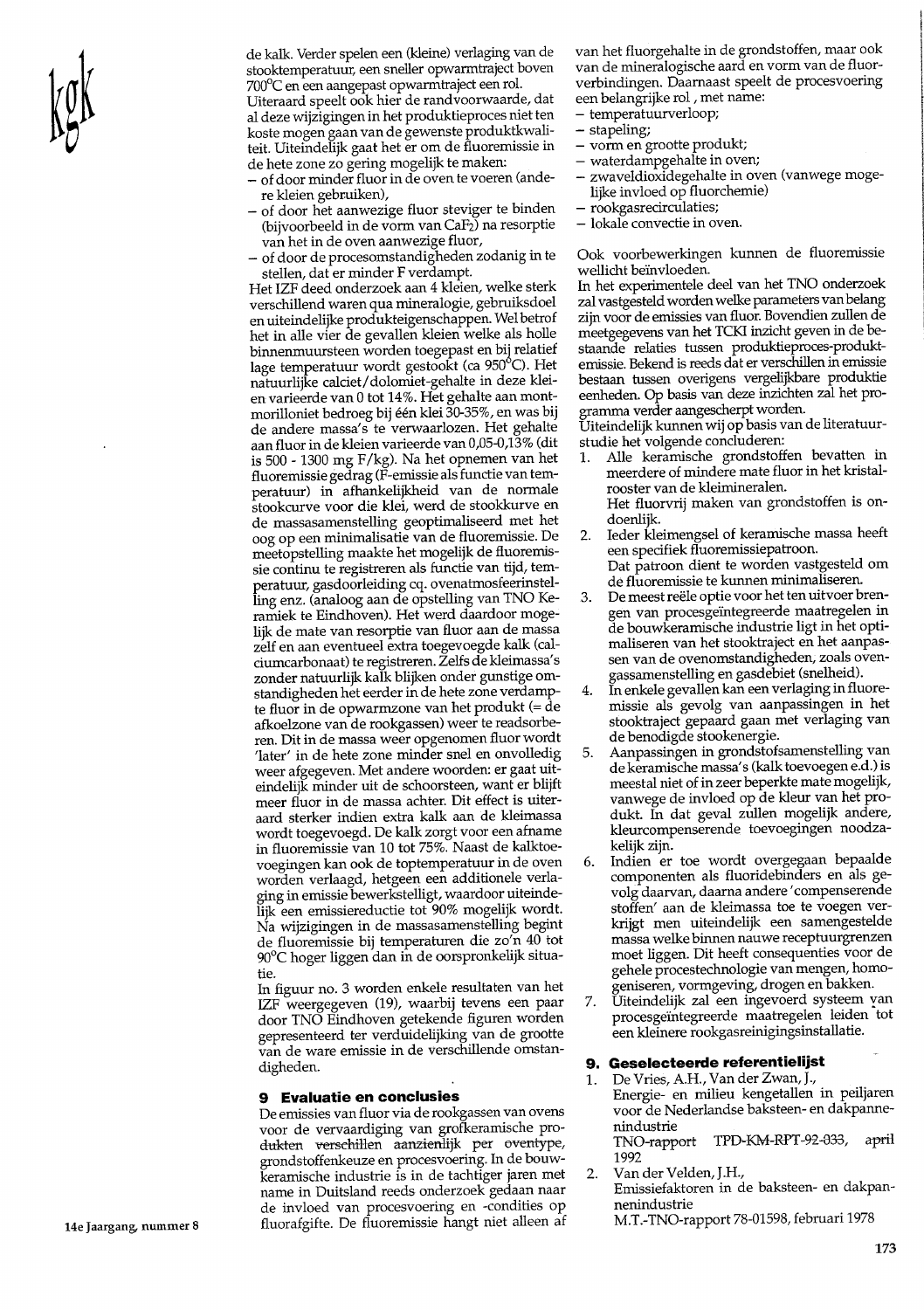

#### Figuur 3a-3g: > Fluor-uitstookgedrag als functie van tijd en temperatuur bij een Duitse binnenmuursteen-klei, en in afhankelijkheid van kalktoevoeging en stookcyclus. (IZF-Essen, ref. 19) Links: bewerking TNO Keramiek, Rechts: oorspronkelijke IZF-figuren.













14e Jaargang, nummer 8